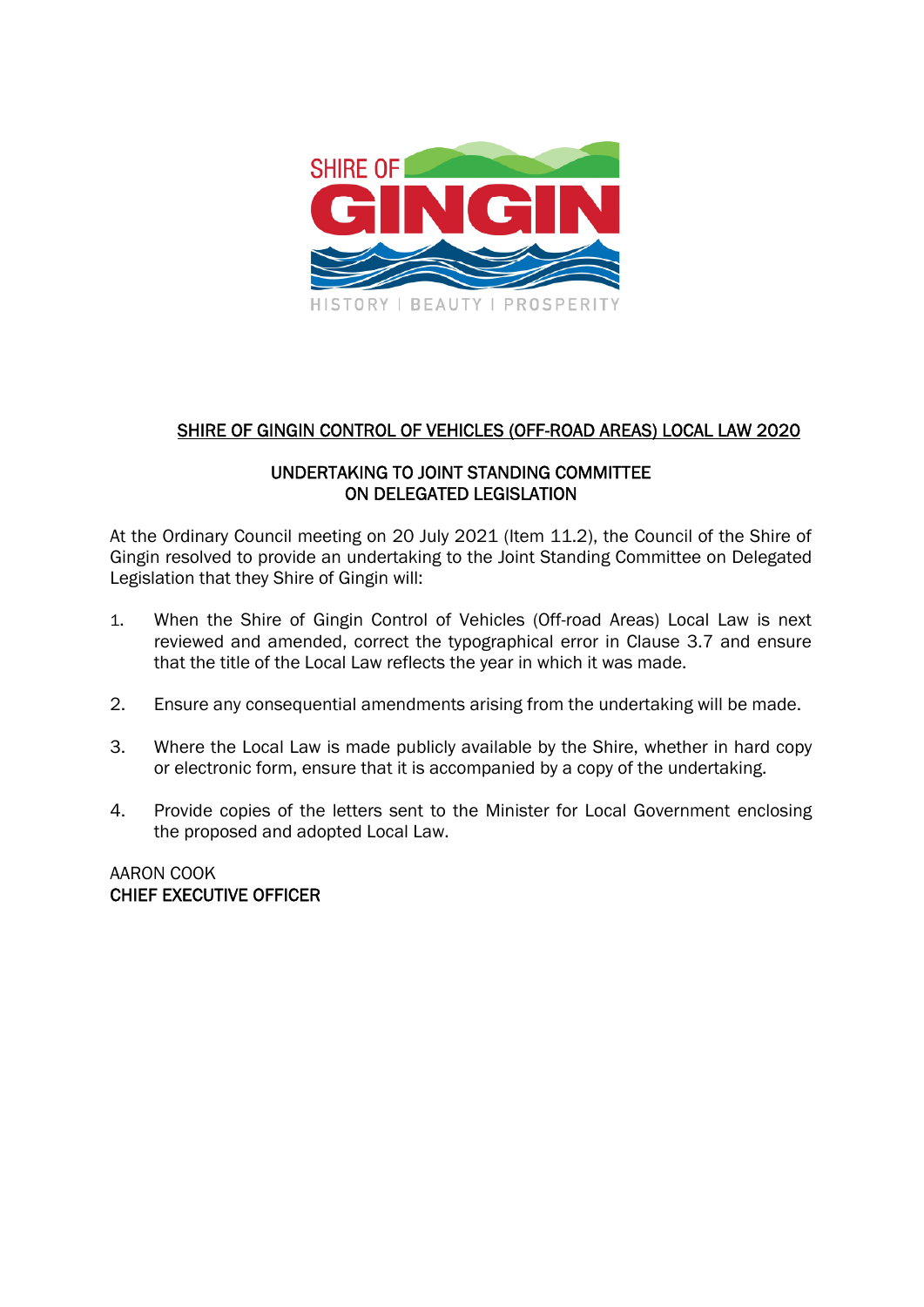

# *LOCAL GOVERNMENT ACT 1995 CONTROL OF VEHICLES (OFF-ROAD AREAS) ACT 1978*

# **SHIRE OF GINGIN**

# **CONTROL OF VEHICLES (OFF-ROAD AREAS) LOCAL LAW 2020**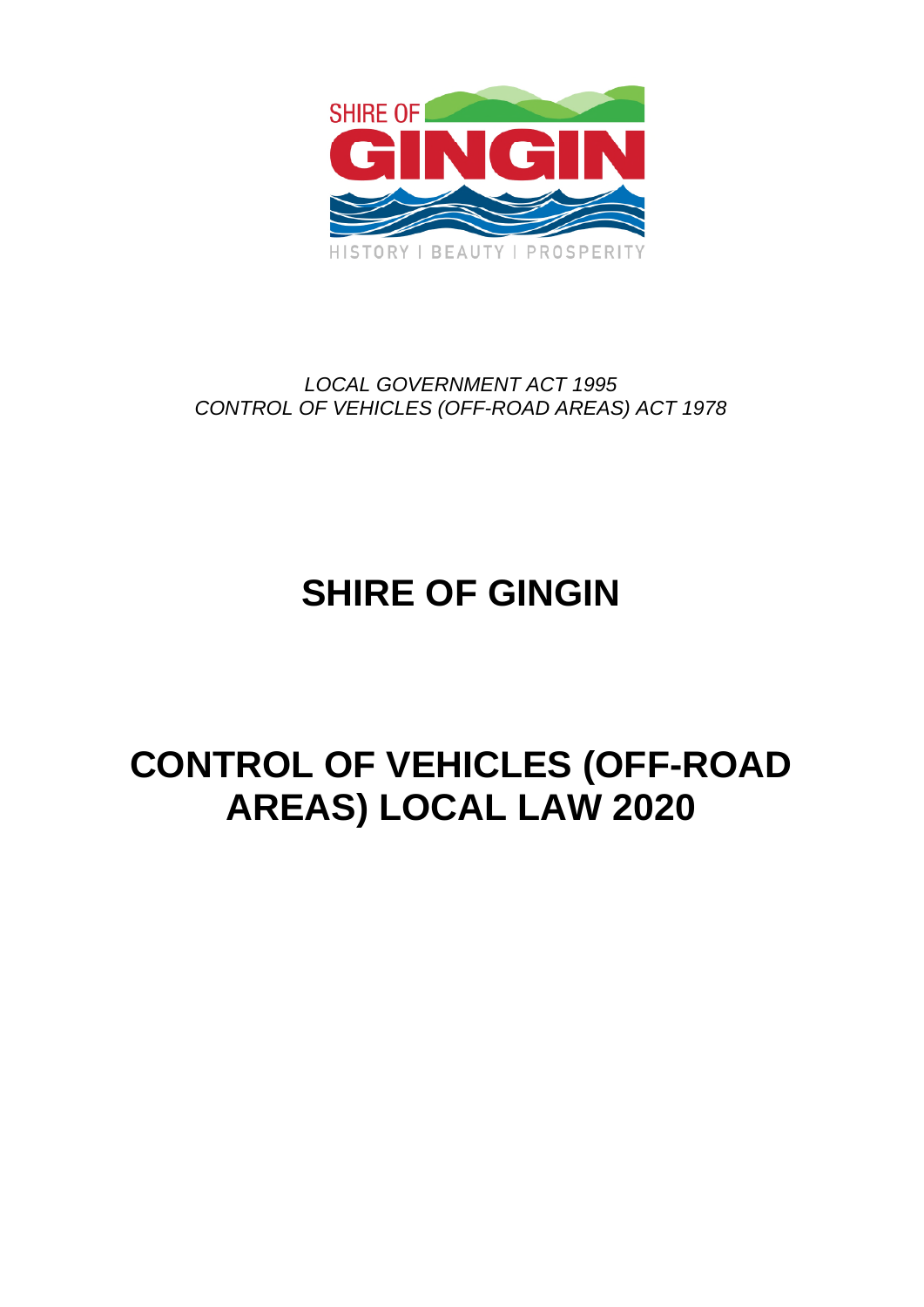# *LOCAL GOVERNMENT ACT 1995 CONTROL OF VEHICLES (OFF-ROAD AREAS) ACT 1978*

## **SHIRE OF GINGIN**

# **CONTROL OF VEHICLES (OFF-ROAD AREAS) LOCAL LAW 2020**

## TABLE OF CONTENTS

# **Part 1 – Preliminary**

- 1.1 Title
- 1.2 Commencement
- 1.3 Application
- 1.4 Terms Used
- 1.5 Meaning of 'on'

## **Part 2 – Off-road Vehicle Area**

*Division 1 – Entry to the Off-road Vehicle Area* 

- 2.1 Entry restrictions
- 2.2 Refusal of entry
- 2.3 Direction to leave
- *Division 2 Activities on Off-road Vehicle Area*
- 3.1 Activities requiring a permit
- 3.2 Using or driving a vehicle
- 3.3 Using or riding a sandboard
- 3.4 Ramps prohibited

*Division 3 – Behaviour on Off-road Vehicle Area* 

- 3.5 Behaviour which interferes with others
- 3.6 Behaviour detrimental to Off-road Vehicle Area
- 3.7 Taking or injuring any fauna
- 3.8 Intoxicated persons not to enter

*Division 4 – Signs* 

3.9 Signs

## **Part 3 – Permits**

*Division 1 – Applying for a permit* 

- 3.1 Application for a permit
- 3.2 Decision on application for permit
- 3.3 General restrictions on grant of permit
- 3.4 Compliance with a permit

*Division 2 – General* 

- 3.5 Duration of permit
- 3.6 Transfer of permit
- 3.7 Cancellation or suspension of permit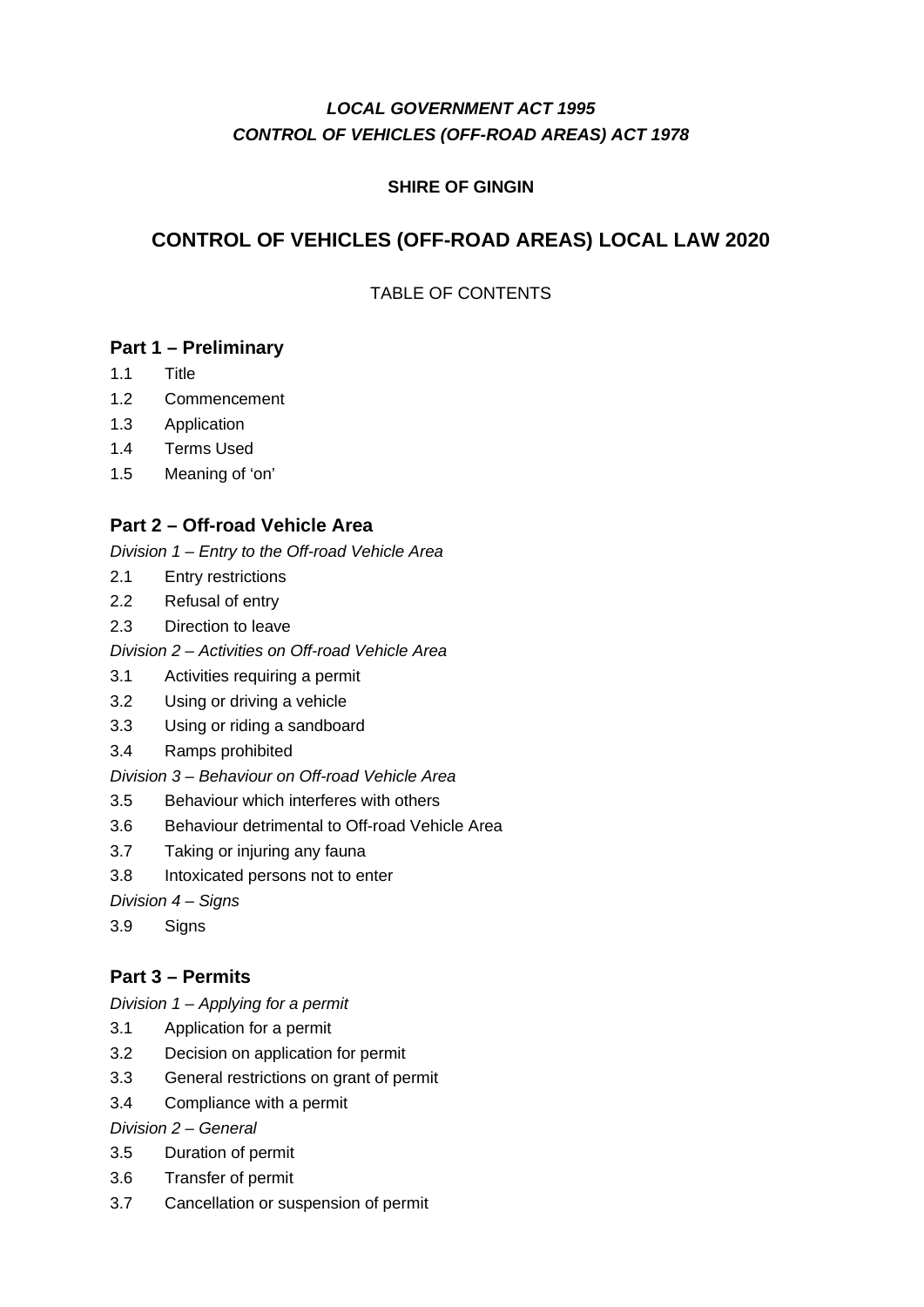### 3.8 Nominee of permit holder

# **Part 4 – Objections and appeals**

4.1 Objection and appeal rights

# **Part 5 – Enforcement**

*Division 1 – Notices* 

- 5.1 Liability for damage
- 5.2 Notice to remove

*Division 2 – Offences and penalties* 

- 5.3 Offences
- 5.4 Prescribed offences
- 5.5 Form of notices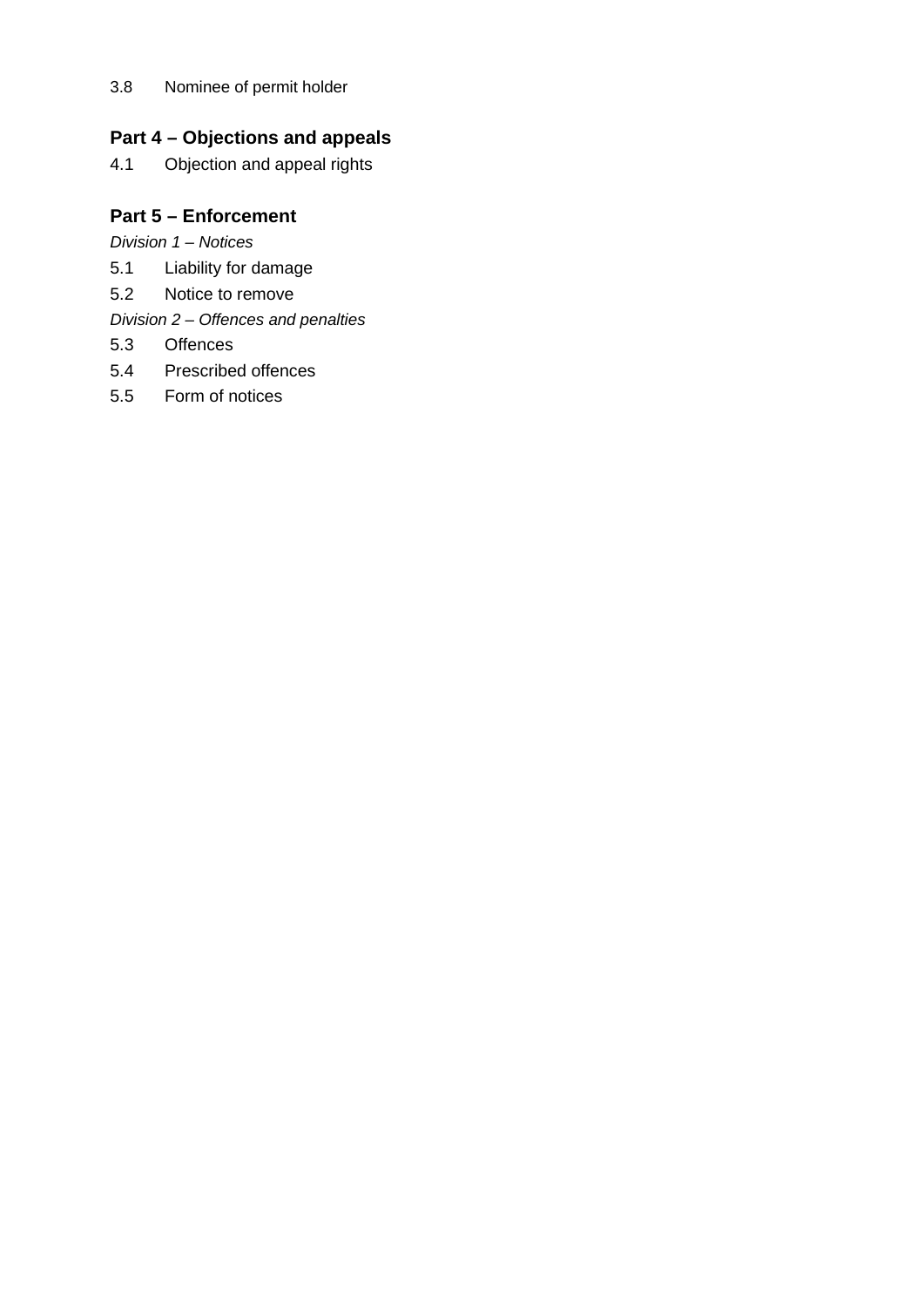# *LOCAL GOVERNMENT ACT 1995 CONTROL OF VEHICLES (OFF-ROAD AREAS) ACT 1978*

### **SHIRE OF GINGIN**

# **CONTROL OF VEHICLES (OFF-ROAD AREAS) LOCAL LAW 2020**

Under the power conferred by the *Control of Vehicles (Off-road Areas) Act 1978*, the *Local Government Act 1995* and under all other powers enabling it, the local government of the Shire of Gingin resolved on 16 March 2021 to make the following local law.

#### **Part 1 - Preliminary**

#### **1.1 Title**

This is the *Shire of Gingin Control of Vehicles (Off-road Areas) Local Law 2020*.

#### **1.2 Commencement**

This local law comes into operation 14 days after the date of its publication in the *Government Gazette*.

#### **1.3 Application**

This local law applies throughout the district.

#### **1.4 Terms used**

(1) In this local law, unless the context otherwise requires -

*authorised person* means a person appointed by the local government under section 38(3) of the *Control of Vehicles (Off-road Areas) Act,* or appointed under section 9.10 of the *Local Government Act*, to perform any of the functions of an authorised person under this local law;

*CEO* means the chief executive officer of the local government;

*commencement day* means the day on which this local law comes into operation under clause 1.2;

*Council* means the council of the local government;

*Control of Vehicles (Off-road Areas) Act* means the *Control of Vehicles (Off-road Areas) Act 1978;* 

*Control of Vehicles (Off-road Areas) Regulations* means the Control of Vehicles (Offroad Areas) Regulations 1979;

district means the district of the local government;

*drive* has the meaning in the *Control of Vehicles (Off-road Areas) Act*;

**fauna** means any animal indigenous to or which periodically migrates to any State or Territory of the Commonwealth or the territorial waters of the Commonwealth and includes, in relation to any such animal—

(a) any class of animal or individual members;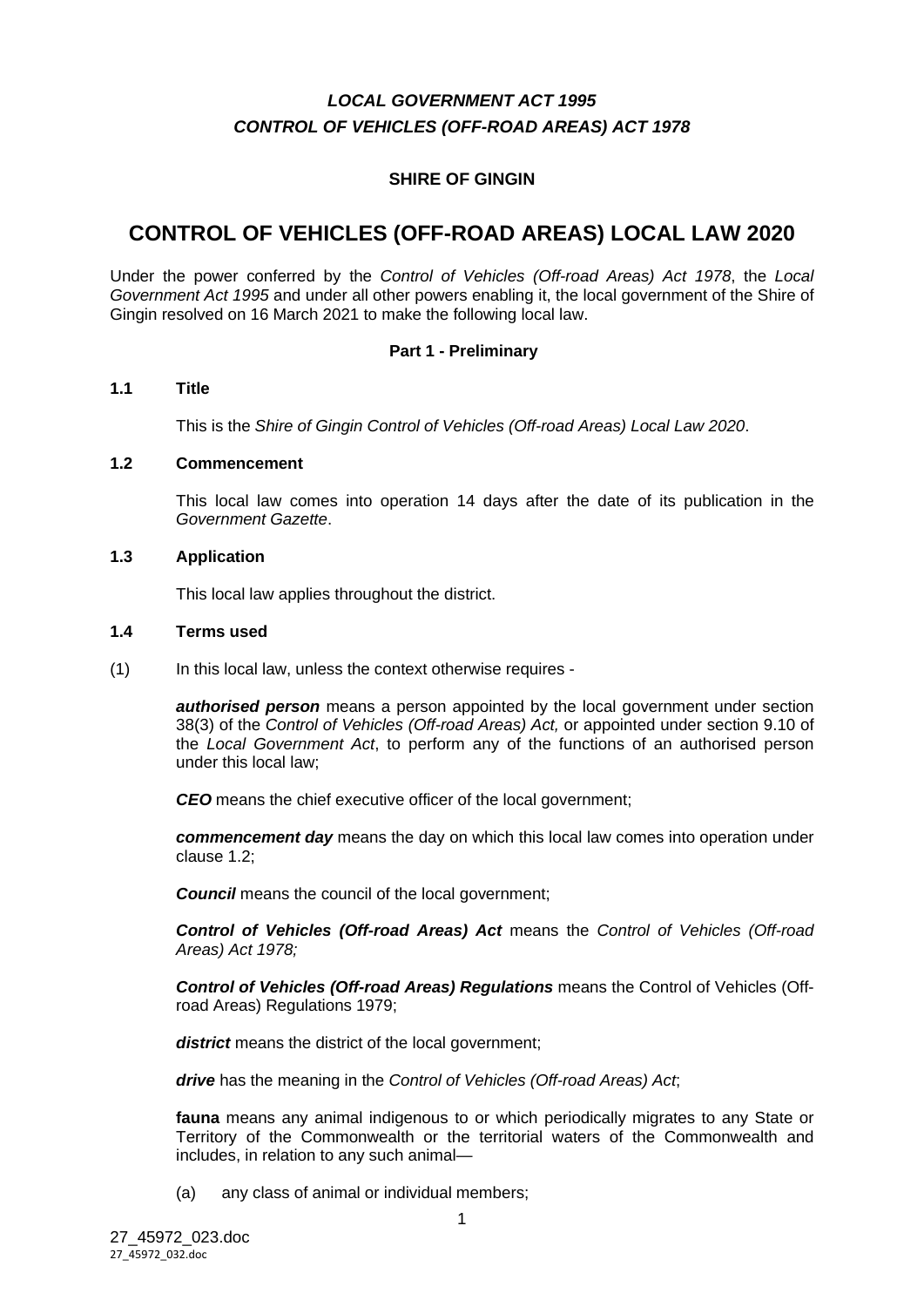- (b) the eggs or larvae; or
- (c) the carcass, skin, plumage or fur;

*infrastructure* means any thing installed or placed on the Off-road Vehicle Area by the local government or any public authority, including a curb, bollard, pole, gate, fence, sign, bin, structure or building;

*local government* means the Shire of Gingin;

*Local Government Act* means the *Local Government Act 1995;* 

**Local Government Regulations** means the *Local Government (Functions and General) Regulations 1996*;

*local public notice* means notice given in accordance with the procedure set out in section 1.7 of the *Local Government Act*;

**nuisance** means—

- (a) an activity or condition which is harmful or annoying and which may give rise to legal liability in the tort of public or private nuisance at common law;
- (b) an unreasonable interference with the use and enjoyment of a person of his or her right to use or occupy the Off-road Vehicle Area; or
- (c) an interference which causes material damage to the Off-road Vehicle Area or to any infrastructure;

*Off-road Vehicle Area* means any off-road vehicle area declared as a Permitted Area under section 12 of the *Control of Vehicles (Off-road Areas) Act*, within the district of the local government;

*owner*, in relation to property, or a vehicle, means –

- (a) the person who is entitled to possession of the property, or the vehicle; or
- (b) if there are several persons entitled to its immediate possession, the person whose entitlement is paramount:

*permit* means a permit issued under this local law:

*permitted area* has the meaning in the *Control of Vehicles (Off-road Areas) Act*;

*permit holder* means a person who holds a valid permit;

*public authority* has the meaning in the *Control of Vehicles (Off-road Areas) Act*;

*ramp* means a ramp, device or any other thing, designed or used to perform a stunt, make a jump or to propel a vehicle into the air;

*sandboard* means a board, sled or any other thing, designed or used for sand surfing or sandboarding;

#### *trading* means —

- (a) the selling or hiring of, the offering for sale or hire of, or the soliciting of orders for, goods or services in the Off-road Vehicle Area; or
- (b) displaying goods in the Off-road Vehicle Area for the purpose of—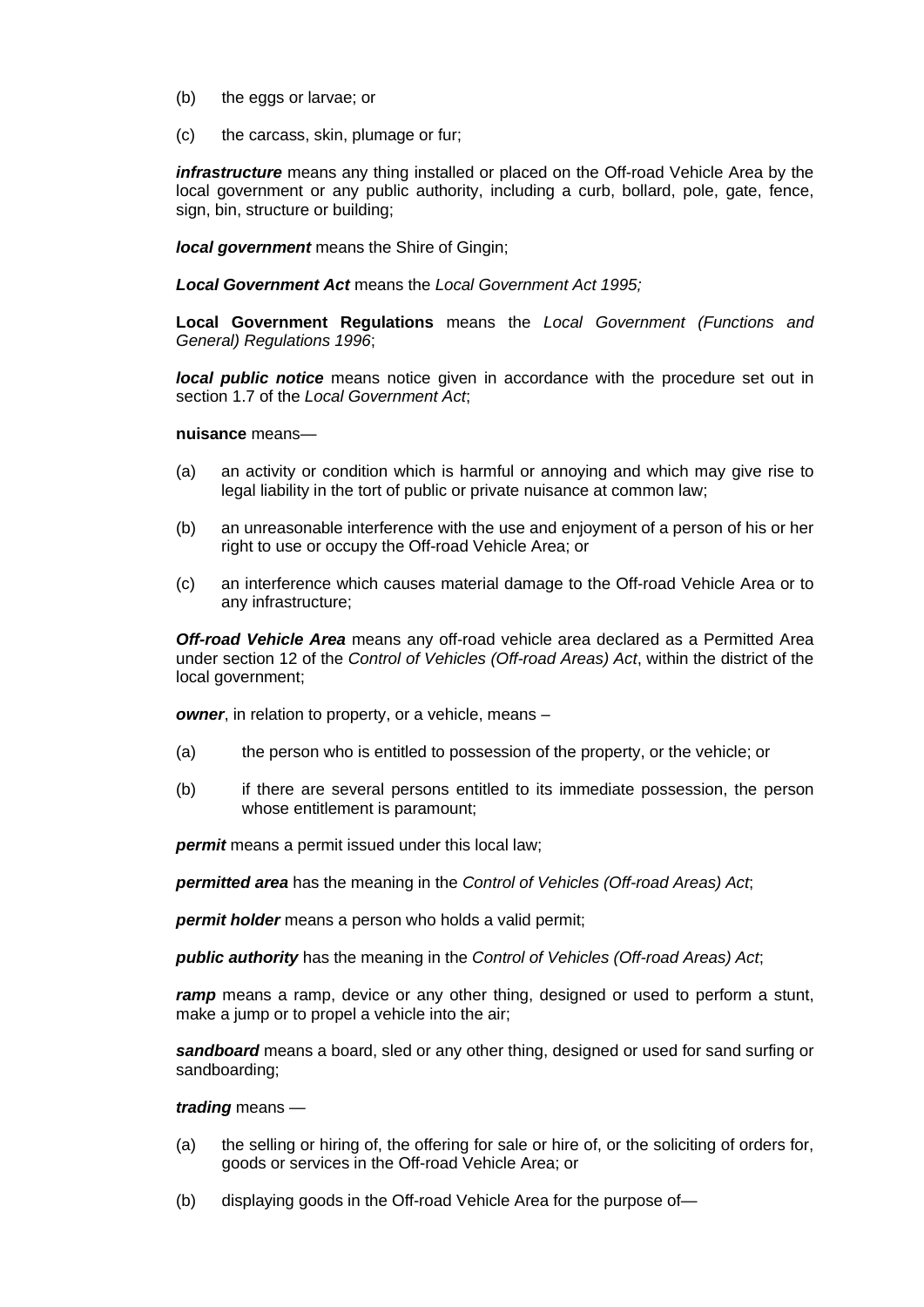- (i) offering them for sale or hire;
- (ii) inviting offers for their sale or hire;
- (iii) soliciting orders for them; or
- (iv) carrying out any other transaction in relation to them, and includes the setting up of a stall, or the conducting of a business at a stall; and

*vehicle* has the meaning in the *Control of Vehicles (Off-road Areas) Act.*

(2) A term that is used in this local law and is not defined in clause 1.4(1) has the meaning in the *Control of Vehicles (Off-road Areas) Act* or, if not defined in the *Control of Vehicles (Off-road Areas) Act*, the meaning in the *Local Government Act*.

#### **1.5 Meaning of 'on'**

In this local law a reference to 'on the Off-road Vehicle Area' or to 'in the Off-road Vehicle Area' includes 'on or in the Off-road Vehicle Area'.

#### **Part 2 - Off-road Vehicle Area**

*Division 1 – Entry to the Off-road Vehicle Area* 

#### **2.1 Entry restrictions**

- (1) A person must not
	- (a) enter the Off-road Vehicle Area unless the fee or charge (if any) imposed by the local government in relation to use of, or admission to the area has been paid;
	- (b) enter or remain on the Off-road Vehicle Area except on those days and during those times when access is available to the public; or
	- (c) enter any area of the Off-road Vehicle Area that has been fenced off or closed to the public.
- (2) Subclause (1) does not apply in any of the circumstances referred to in clause 2.5(2)(b), (c) or (d).

#### **2.2 Refusal of entry**

- (1) An authorised person may refuse to allow entry to the Off-road Vehicle Area to any person whom he or she reasonably suspects has behaved in a manner contrary to the provisions of this local law.
- (2) A refusal under subclause (1) can be for any period of up to 12 months as determined by an authorised person.

#### **2.3 Direction to leave**

An authorised person who reasonably suspects that a person has contravened a provision of any written law in respect of the Off-road Vehicle Area may direct the person to leave the Off-road Vehicle Area.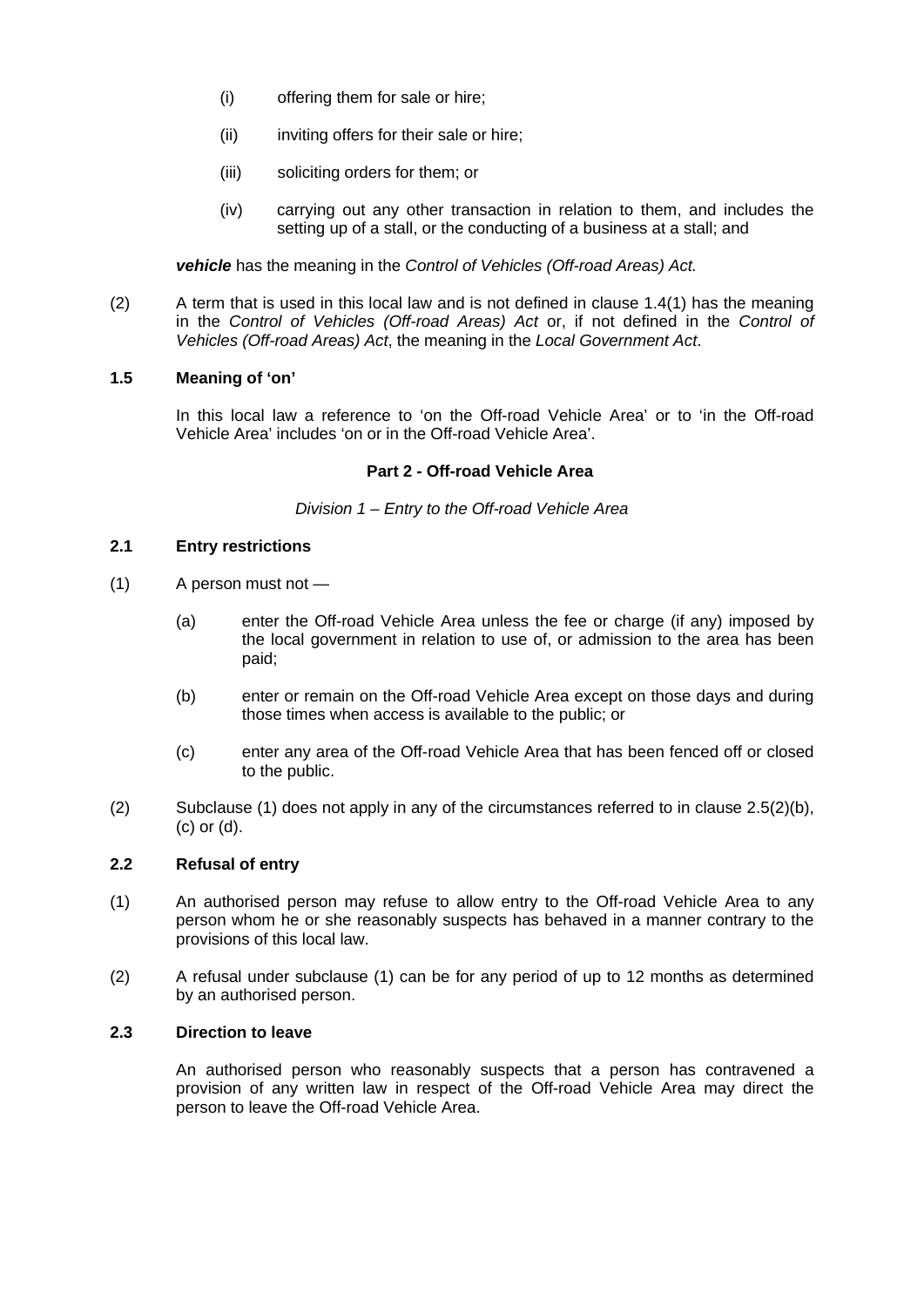#### **2.4 Activities requiring a permit**

- (1) A person must not without a permit
	- (a) carry on trading on the Off-road Vehicle Area, unless the trading is conducted by a person who has a permit to carry on trading on the Off-road Vehicle Area under any written law; or
	- (b) conduct a function or public event, or undertake any promotional activity, on the Off-road Vehicle Area.
- (2) The CEO or an authorised person may exempt a person from compliance with subclause (1) on the application of that person.

#### **2.5 Using or driving a vehicle**

- $(1)$  A person must not
	- (a) use or drive a vehicle in the Off-road Vehicle Area, other than in an area designated for vehicle use;
	- (b) permit any person under the age of 16 years to use or drive a vehicle in the Off-road Vehicle Area, unless that person is under the supervision of an adult; and
	- (c) use or drive a vehicle in the Off-road Vehicle Area, at a speed that exceeds the speed limit applicable to the area where the vehicle is being driven.
- (2) The use or driving of a vehicle in circumstances that would otherwise be contrary to the provisions of clause  $2.5(1)(a)$  or clause  $2.5(1)(c)$  is permitted –
	- (a) where the vehicle is used or intended to be used for the conveyance of an incapacitated person and is designed for use solely for that purpose;
	- (b) for purposes connected with providing medical treatment or responding to an injury or illness, or preventing, controlling, or extinguishing a fire;
	- (c) by an authorised person in the course of performing a function under a written law;
	- (d) by a person performing a function of a public authority under a written law; or
	- (e) by the holder of a permit issued under this local law, or a permit referred to in clause 2.4(1)(a), in accordance with the terms of the permit.

#### **2.6 Using or riding a sandboard**

A person must not use or ride a sandboard in the Off-road Vehicle Area other than in an area designated for sandboarding.

#### **2.7 Ramps prohibited**

A person must not erect or place, or allow to be erected or placed, any ramp or structure in the Off-road Vehicle Area, without the approval of the local government.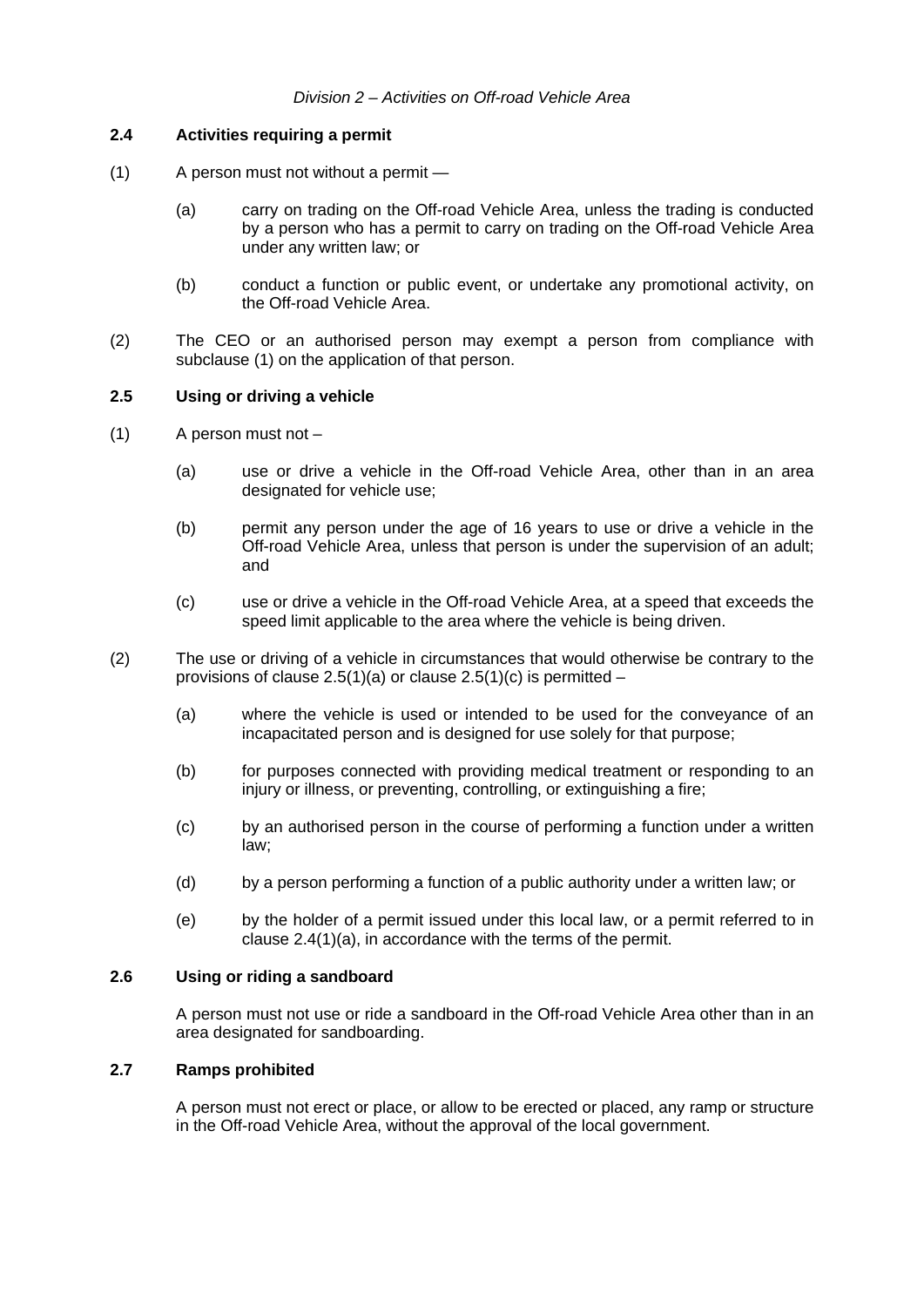#### *Division 3 — Behaviour on Off-road Vehicle Area*

#### **2.8 Behaviour which interferes with others**

- (1) Unless authorised by the local government or an authorised person, a person must not, on the Off-road Vehicle Area, behave in a manner which —
	- (a) is likely to or does interfere with, interrupt or disturb the enjoyment of a person who might use, or who is using the Off-road Vehicle Area;
	- (b) is likely to endanger a person who might use, or who is using the Off-road Vehicle Area; or
	- (c) creates a nuisance.
- (2) Subclause (1) does not apply in any of the circumstances referred to in clause  $2.5(2)(b)$ , clause  $2.5(2)(c)$  or clause  $2.5(2)(d)$ .

#### **2.9 Behaviour detrimental to Off-road Vehicle Area**

- (1) In this clause, '**detrimental to the Off-road Vehicle Area'**, includes—
	- (a) interfering with any thing from the Off-road Vehicle Area (such as a rock, plant, equipment, infrastructure, fence, post or sign) provided for the use, enjoyment or safety of any person;
	- (b) destroying, interfering with or damaging any thing on the Off-road Vehicle Area, (such as a plant, equipment, infrastructure, fence, post or sign) provided for the use, enjoyment or safety of any person;
	- (c) interfering with or altering the natural structure of a sand dune within the Offroad Vehicle Area (including moving, digging or redirecting sand, soil or earth to create a hole or build a mount); or
	- (d) causing environmental harm to or a nuisance to or on the Off-road Vehicle Area.
- (2) Unless authorised by the local government or an authorised person, a person must not, on the Off-road Vehicle Area, behave in a manner which is or might be detrimental to the Off-road Vehicle Area.
- (3) Subclause (2) does not apply in any of the circumstances referred to in clause 2.5(2)(b), clause  $2.5(2)(c)$  or clause  $2.5(2)(d)$ .

#### **2.10 Taking or injuring any fauna**

A person must not take, injure or kill, or attempt to take, injure or kill, any fauna which is on or above the Off-road Vehicle Area unless that person is authorised under a written law to do so.

#### **2.11 Intoxicated persons not to enter**

A person must not enter, or remain on, the Off-road Vehicle Area while intoxicated or under the influence of an illegal drug.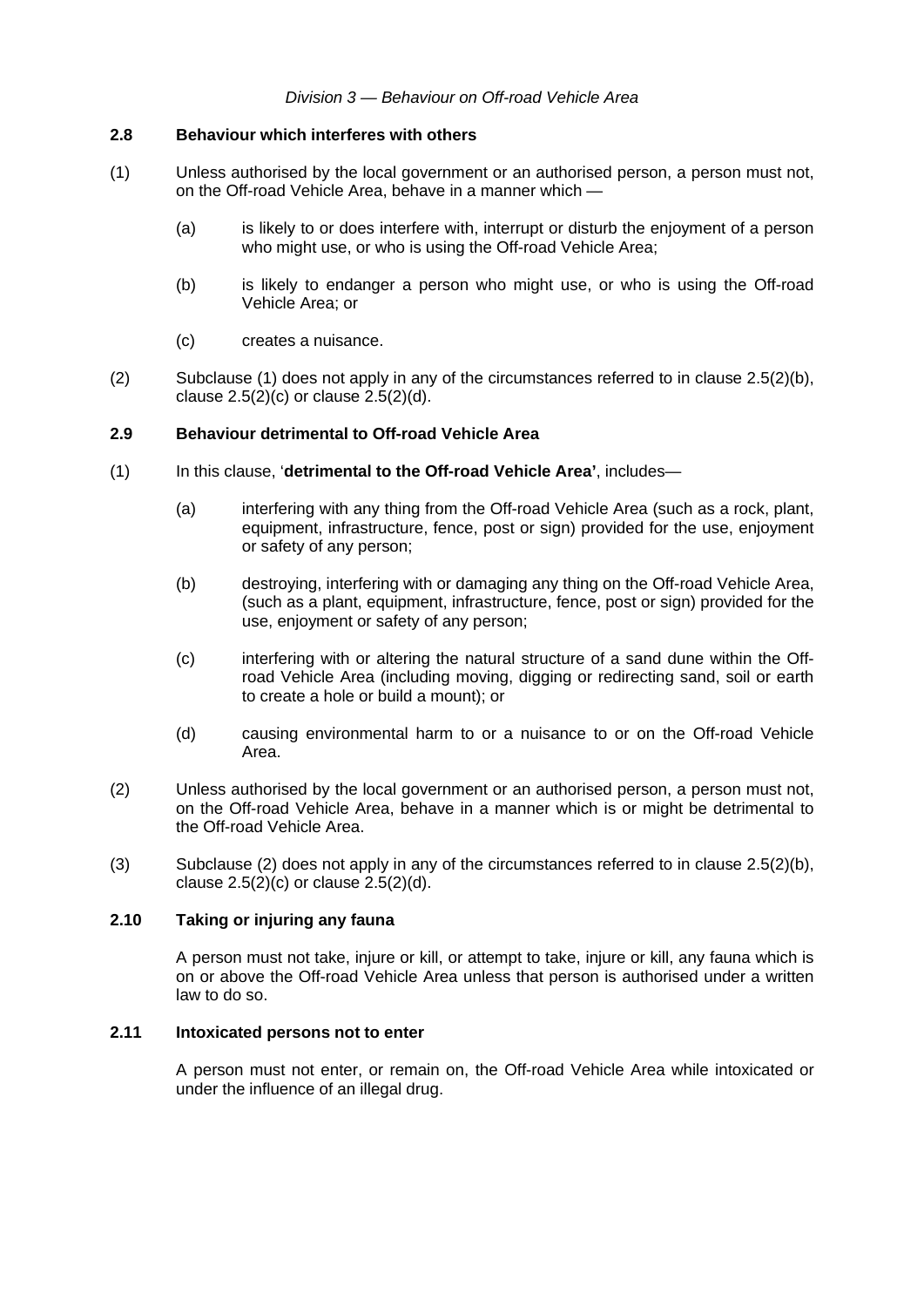#### **2.12 Signs**

- (1) The local government may erect a sign on the Off-road vehicle Area specifying any conditions of use which apply to the Off-road vehicle Area.
- (2) A condition of use specified on a sign must not be inconsistent with any provision of this local law.
- (3) A person must comply with a sign erected under subclause (1).

#### **Part 3 - Permits**

#### *Division 1—Applying for a permit*

#### **3.1 Application for a permit**

- (1) A person who is required to obtain a permit under this local law must apply for the permit in accordance with subclause (2).
- (2) An application for a permit must—
	- (a) be in the form determined by the CEO;
	- (b) state the full name and address of the applicant;
	- (c) be signed by the applicant;
	- (d) contain the information required by the form;
	- (e) contain any other information required for that particular type of permit under this local law; and
	- (f) be forwarded to the local government together with any fee imposed by the local government under sections 6.16 to 6.19 of the *Local Government Act*.
- (3) Before determining an application for a permit, the CEO or an authorised person may require the applicant to provide additional information reasonably related to the application.
- (4) The CEO or an authorised person may require an applicant to give local public notice of the application for a permit.
- (5) The CEO or an authorised person may refuse to consider an application for a permit which is not in accordance with subclause (2) or where the requirements of subclause (3) or (4) have not been satisfied.

#### **3.2 Decision on application for permit**

- (1) The CEO or an authorised person, in respect of an application for a permit, may—
	- (a) grant the application unconditionally or subject to any conditions; or
	- (b) refuse to grant the application.
- (2) If an application for a permit is granted, the CEO or an authorised person is to issue to the applicant a permit in the form determined by the CEO.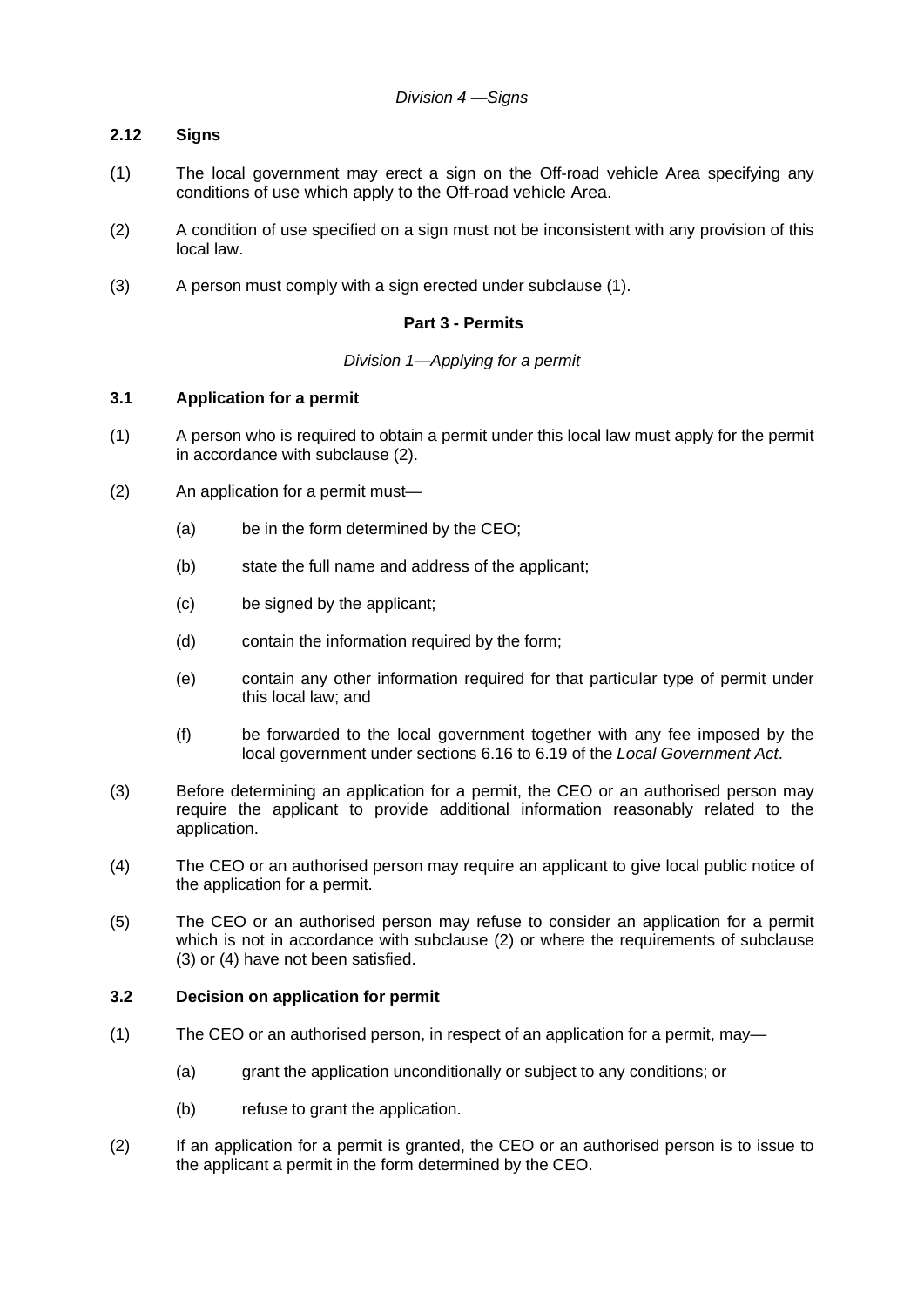- (3) If an application for a permit is refused, the CEO or an authorised person must give written notice of that refusal to the applicant.
- (4) The CEO or an authorised person may, at any time, amend a condition of approval and the amended condition takes effect when written notice of it is given to the applicant, or the date specified in the notice, whichever is the later.

#### **3.3 General restrictions on grant of permit**

- (1) The CEO or an authorised person must not grant a permit if there are reasonable grounds for believing that the carrying on of the activity to which the application relates would constitute an unacceptable risk to the safety of the public.
- (2) The CEO or an authorised person must not grant a permit unless the CEO or the authorised person is satisfied that—
	- (a) the applicant is capable of carrying on the activity in accordance with this local law and the terms and conditions of the permit;
	- (b) the area at which the activity is to be provided is suitable for that purpose;
	- (c) a permit or similar authority granted or issued to the applicant has not been cancelled in the period of 5 years before the application is made; and
	- (d) the applicant is a fit and proper person to carry on the activity.
- (3) The CEO or an authorised person must not grant a permit to an applicant if the applicant has been found guilty of an offence under this local law unless the CEO or an authorised person is satisfied that there are exceptional reasons for doing so.

#### **3.4 Compliance with a permit**

A permit holder must comply with the terms and conditions (if any) of the permit.

#### *Division 2—General*

#### **3.5 Duration of permit**

A permit is valid for one year from the date on which it is issued unless it is—

- (a) otherwise stated in this local law or in the terms and conditions of the permit; or
- (b) cancelled under clause 3.7.

#### **3.6 Transfer of permit**

- (1) An application for the transfer of a valid permit is
	- (a) to be made in writing;
	- (b) to be signed by the permit holder and the proposed transferee of the permit;
	- (c) to include whatever information that the CEO or an authorised person may require to enable the application to be determined; and
	- (d) to be forwarded to the CEO together with any fee imposed by the local government under sections 6.16 to 6.19 of the *Local Government Act*.
- (2) The CEO or an authorised person may, in respect of an application for the transfer of a permit –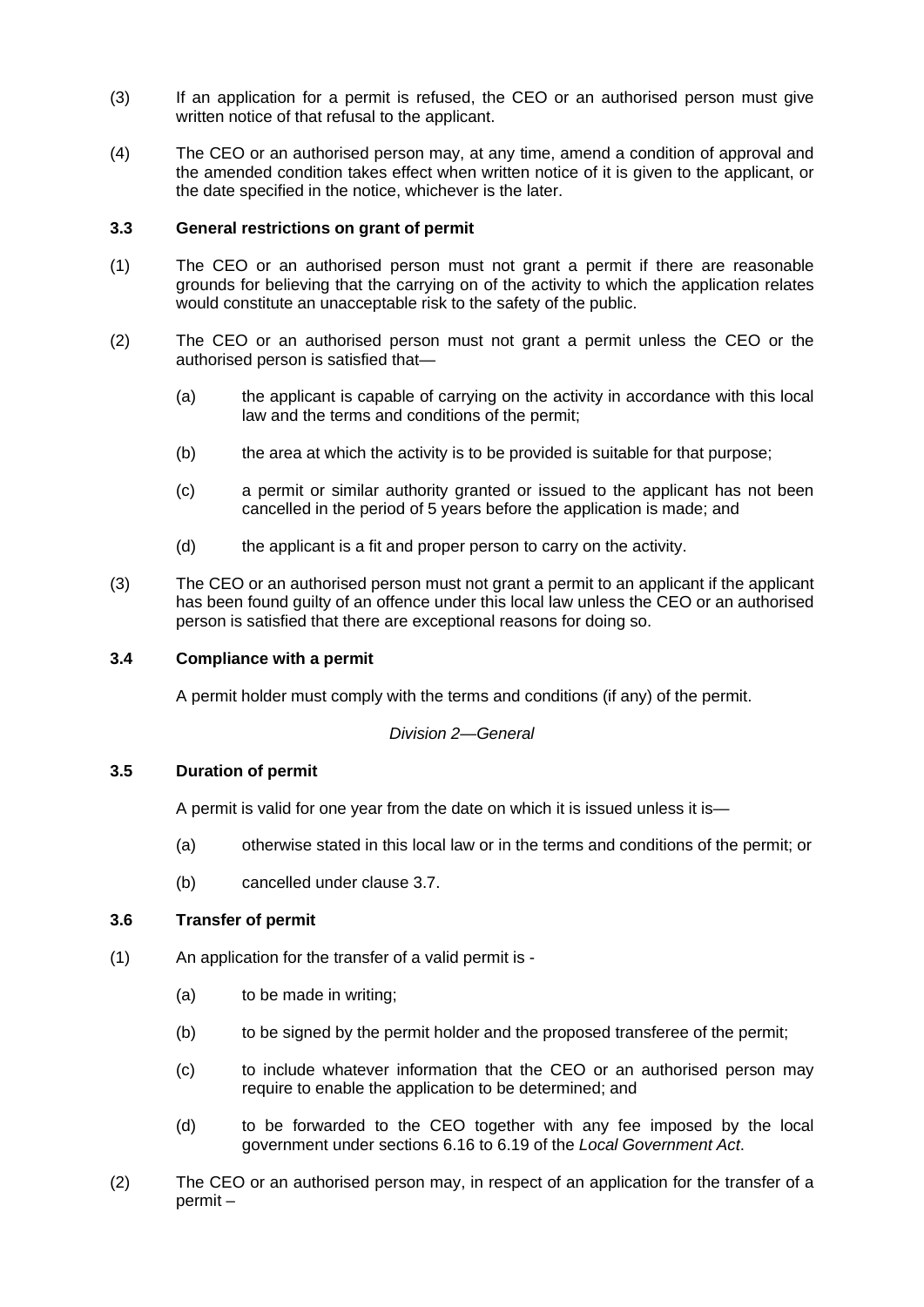- (a) approve the application unconditionally or subject to any conditions; or
- (b) refuse the application.
- $(3)$  If an application for the transfer of a permit is granted
	- (a) the transfer is to be effected by an endorsement on the permit signed by the CEO or an authorised person;
	- (b) the CEO or an authorised person is to give the applicant written notice of the decision to grant the application, including a copy of any endorsement on the permit under paragraph (a); and
	- (c) the local government is not required to refund any part of any fee paid by the former permit holder.
- (4) If an application for transfer of a permit is refused, the CEO or an authorised person must give the applicant written notice of the decision.

#### **3.7 Cancellation or suspension of permit**

- (1) A permit may be cancelled by the local government if—
	- (a) the permit holder has not complied with a condition of the permit;
	- (b) the permit holder has not complied with a provision of any written law which relates to the activity regulated by the permit;
	- (c) the permit holder without the approval of the CEO or authorised person, has transferred or assigned, or sought to transfer or assign, the permit; or
	- (d) a written law is amended or repealed in a manner which is inconsistent with the terms and conditions of the permit and which renders the permit invalid, ineffective or contrary to law.
- (2) If a permit is cancelled under subclause (1), the permit holder—
	- (a) must return the permit to the local government as soon as practicable; and
	- (b) is taken to have forfeited any fees paid in respect of the permit.

#### **3.8 Nominee of permit holder**

If a permit holder by reason of illness, accident or other sufficient cause is unable to carry on an activity authorised by a permit, the local government may, at the request of the permit holder, authorise another person to be a nominee of the permit holder for a specified period, and this local law and the conditions of the permit apply as if the nominee was the permit holder.

#### **Part 4 - Objections and appeals**

#### **4.1 Objection and appeal rights**

Where the local government, the CEO or an authorised person makes a decision whether—

- (a) to grant a person a permit or an approval; or
- (b) to amend, transfer or cancel a permit or an approval that a person has under this local law,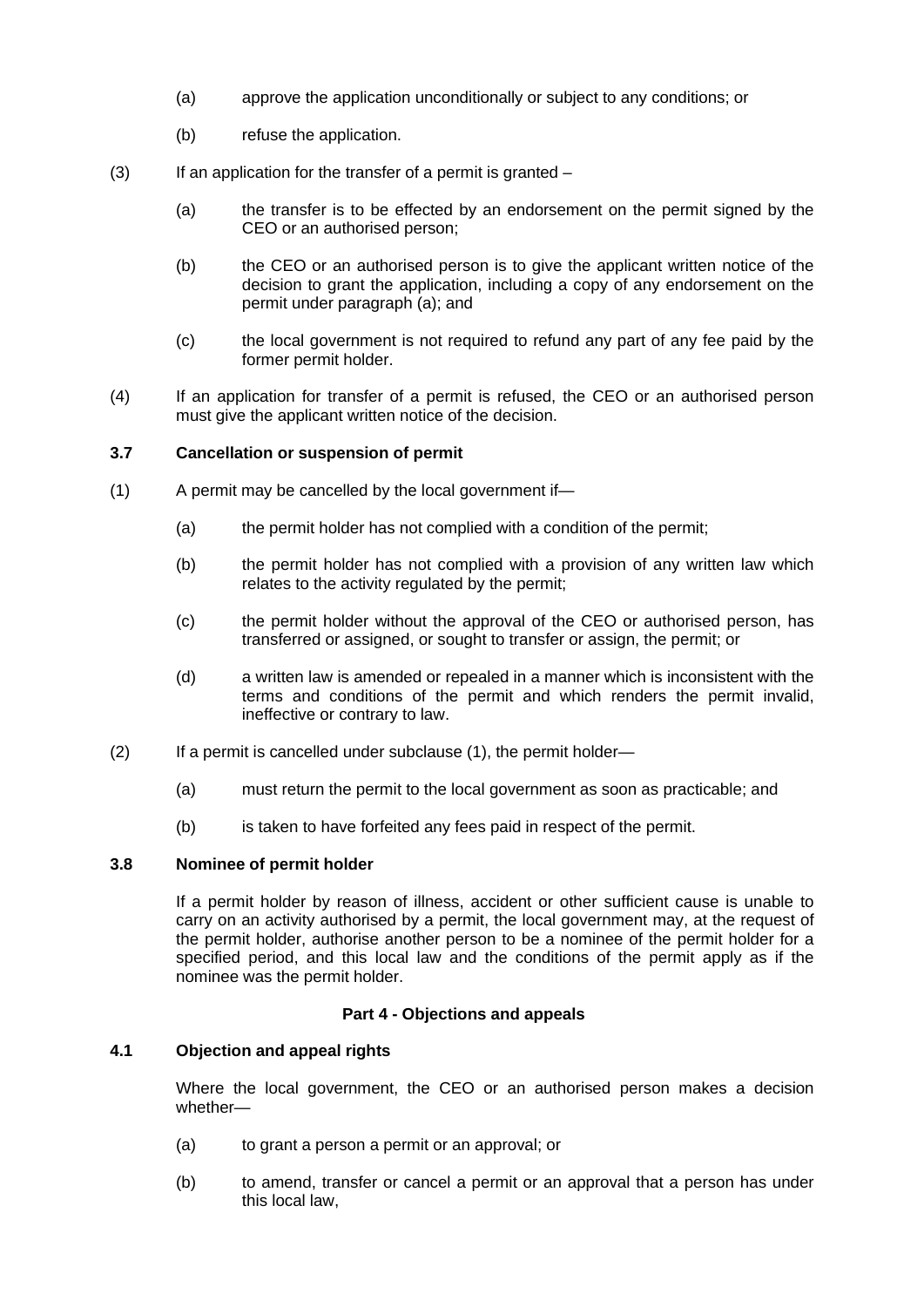the provisions of Division 1 of Part 9 of the *Local Government Act* and regulation 33 of the *Local Government Regulations* apply to that decision.

#### **Part 5 - Enforcement**

#### *Division 1—Notices*

#### **5.1 Liability for damage**

- (1) If a person unlawfully damages or interferes with, the Off-road Vehicle Area or any infrastructure on the Off-road Vehicle Area, the local government or an authorised person may, by notice in writing to the person, require the person within the time specified in the notice to, at the option of the local government, pay the costs of—
	- (a) reinstating the Off-road Vehicle Area, or the infrastructure, to the state it was in prior to the occurrence of the damage or interference; or
	- (b) replacing that infrastructure.
- (2) If a person given a notice under subclause (1) fails to comply with the notice, the local government may recover the costs referred to in the notice as a debt due to it.

#### **5.2 Notice to remove**

If any thing is erected or placed on the Off-road Vehicle Area contrary to this local law, the local government or an authorised person may give a notice to—

- (a) the owner of the thing; or
- (b) any other person who may be responsible for the thing being erected or placed,

requiring the person who is given the notice to remove the thing in the manner (if any) and within the time specified in the notice.

#### *Division 2—Offences and penalties*

#### **5.3 Offences**

- (1) A person who—
	- (a) fails to do anything required or directed to be done under this local law; or
	- (b) fails to comply with a notice given to him or her under this local law; or
	- (c) does an act or omits to do an act contrary to this local law,

commits an offence.

(2) A person who commits an offence under this local law is liable, on conviction, to a penalty not exceeding \$100.

#### **5.4 Prescribed offences**

- (1) An offence against a clause specified in Schedule 1 is a prescribed offence for the purposes of section 37 of the *Control of Vehicles (Off-road Areas) Act*.
- (2) The amount appearing in the final column of Schedule 1 directly opposite a clause specified in that Schedule is the modified penalty for an offence against that clause.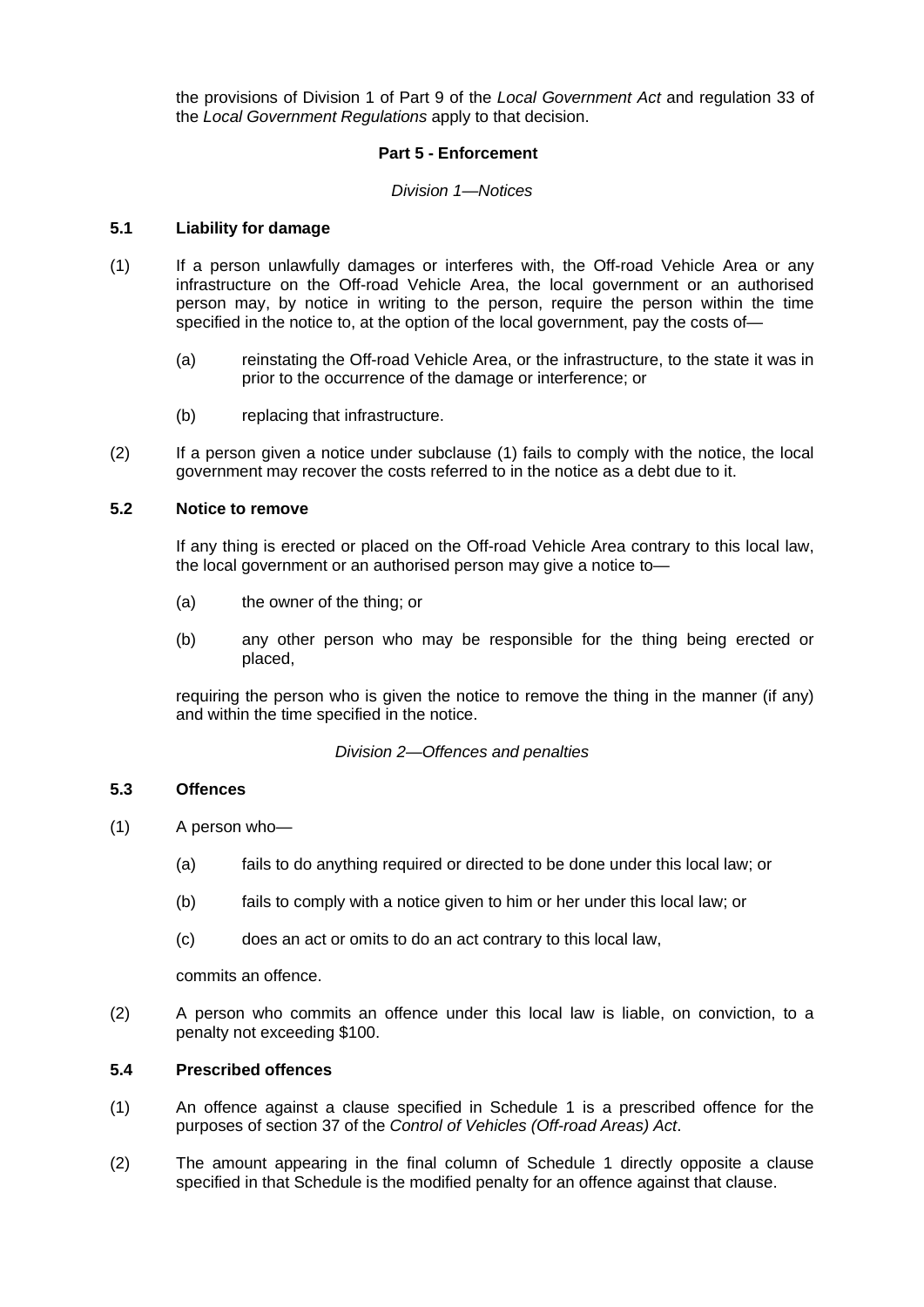#### **5.5 Form of notices**

- (1) The issue of infringement notices, their withdrawal and the payment of modified penalties are dealt with in the *Control of Vehicles (Off-road Areas) Act*.
- (2) An infringement notice in respect of an offence against this local law may be given under section 37(1) of the *Control of Vehicles (Off-road Areas) Act* and is to be given in the form of Form 3 in Schedule 1 to the *Control of Vehicles (Off-road Areas) Regulations*.
- (3) A notice sent under section 37(5) of the *Control of Vehicles (Off-road Areas) Act* withdrawing an infringement notice is to be in the form of Form 4 in Schedule 1 to the Control of Vehicles (Off-road Areas) Regulations.

**————**